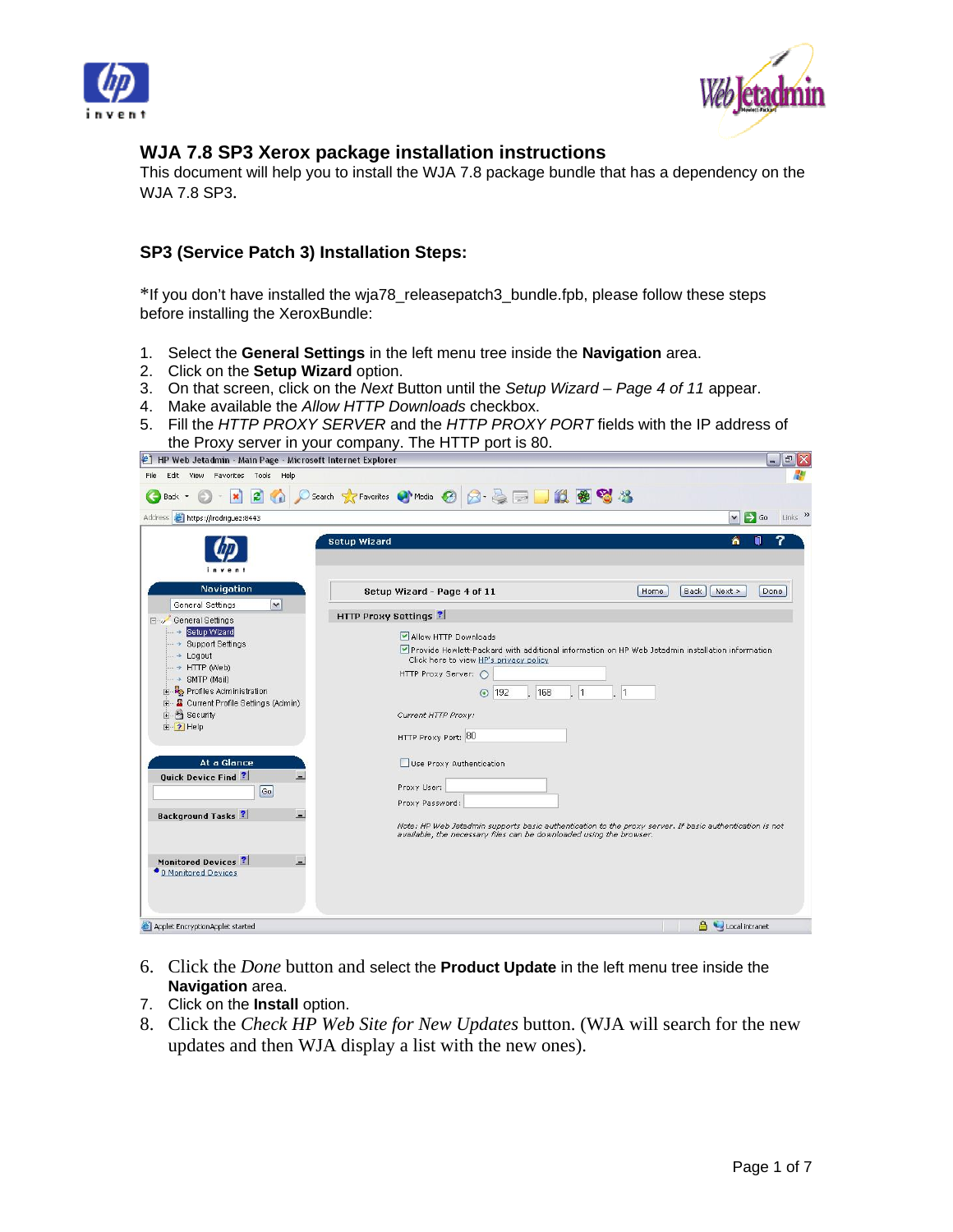



| HP Web Jetadmin - Main Page - Microsoft Internet Explorer |                                                    |                                                                              |                                | F[X]<br>$\blacksquare$                       |
|-----------------------------------------------------------|----------------------------------------------------|------------------------------------------------------------------------------|--------------------------------|----------------------------------------------|
| Favorites<br>Tools Help<br>Edit View<br>File              |                                                    |                                                                              |                                |                                              |
| $ \boldsymbol{z} $<br>Back -                              |                                                    |                                                                              |                                |                                              |
| Address <b>@</b> https://irodriquez:8443                  |                                                    |                                                                              |                                | Links >><br>$\Rightarrow$ Go<br>$\checkmark$ |
|                                                           | <b>HP Web Jetadmin Update</b>                      |                                                                              |                                | 侖                                            |
|                                                           |                                                    |                                                                              |                                |                                              |
| $i \cdot v \cdot v$                                       |                                                    |                                                                              |                                |                                              |
| <b>Navigation</b>                                         | Available Updates:                                 |                                                                              |                                |                                              |
| $\blacktriangledown$<br>Product Update                    | <b>Action</b>                                      | <b>Description</b>                                                           | Package                        |                                              |
| F-C Product Update                                        | New Install                                        | HP Web Jetadmin - HP 9200C Digital Sender - wjadev_hp_9200c_digital_sender _ |                                |                                              |
| Install                                                   | <b>Bundle</b>                                      | <b>HP Web Jetadmin Service Patch 3 - Should</b>                              | wja78_releasepatch3_bundle     |                                              |
| Remove<br>$\rightarrow$                                   | Upgrade                                            | HP Web Jetadmin - HP Business Inkjet 2300                                    | wjadev_hp_business_inkjet_2300 |                                              |
| → Verify Installation                                     | Upgrade                                            | HP Web Jetadmin - HP LaserJet 3200 - Enha                                    | wjadev_hp_laserjet_3200        |                                              |
| $\rightarrow$ Languages<br>→ Settings                     | Upgrade                                            | HP Web Jetadmin - HP LaserJet 5100 - Enha                                    | wjadev_hp_laserjet_5100        |                                              |
| → What's New                                              | Upgrade                                            | HP Web Jetadmin - HP Color 9850 MFP - up                                     | wjadev_hp_color_9850mfp        |                                              |
| $\rightarrow$ Supported Devices                           | Bundle                                             | Report Generation and Database Connector                                     | hpjau_dbc_bundle               |                                              |
|                                                           | Microsoft .NET Fra                                 | HP WJA PC Printer Discovery Plug-in                                          | wjadca                         |                                              |
|                                                           | $\overline{ }$                                     |                                                                              |                                |                                              |
|                                                           |                                                    | 26 Packages Available                                                        |                                |                                              |
| At a Glance                                               | $Install$ >                                        |                                                                              |                                |                                              |
| <b>Quick Device Find ?</b>                                |                                                    |                                                                              |                                |                                              |
| $\boxed{Go}$                                              |                                                    |                                                                              |                                |                                              |
|                                                           |                                                    | Check HP Web Site for New Updates                                            |                                |                                              |
| <b>Background Tasks?</b>                                  | $\overline{\phantom{a}}$<br>Select file to upload: | Upload<br>Browse.                                                            |                                |                                              |
|                                                           |                                                    |                                                                              |                                |                                              |
|                                                           |                                                    |                                                                              |                                |                                              |
| Monitored Devices ?                                       | цÚ.                                                |                                                                              |                                |                                              |
| ◆ 0 Monitored Devices                                     |                                                    |                                                                              |                                |                                              |
|                                                           |                                                    |                                                                              |                                |                                              |
|                                                           |                                                    |                                                                              |                                |                                              |
|                                                           |                                                    |                                                                              |                                |                                              |
| Applet PackageList started                                |                                                    |                                                                              | <b>FEE</b>                     | Local intranet                               |

- **E** Applet PackageList started<br>9. Select the Bundle (HP Web Jetadmin Service Patch 3) and then click on the *Install* button (This could take a few minutes until the next screen appear).
- 10. WJA will shows a screen while the Bundle it's installed.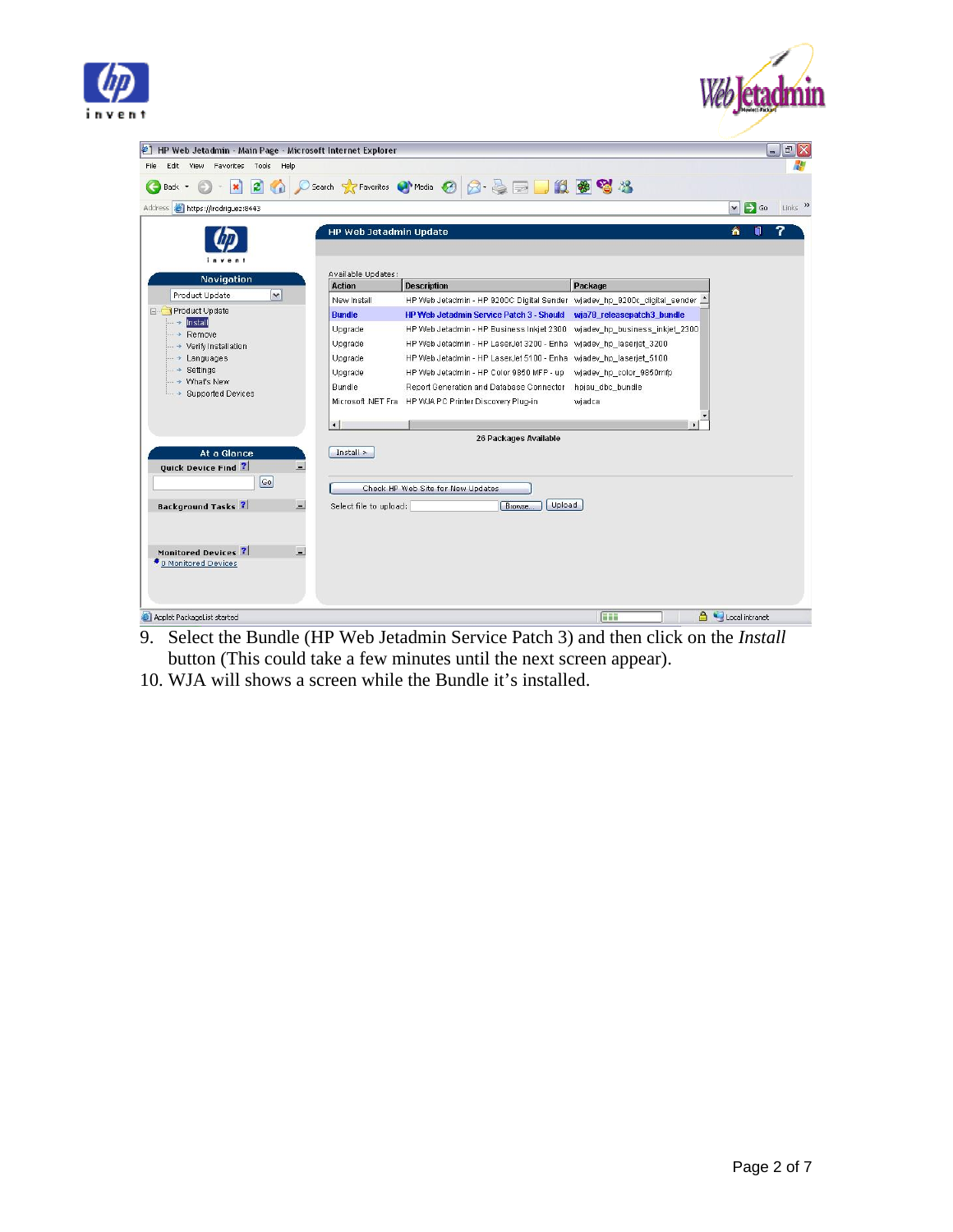



| <sup>2</sup> HP Web Jetadmin - Main Page - Microsoft Internet Explorer                                                                | $\mathbf{F} \mathbf{X}$<br>$\blacksquare$            |
|---------------------------------------------------------------------------------------------------------------------------------------|------------------------------------------------------|
| Edit View Favorites Tools Help<br>File                                                                                                |                                                      |
| ) Search <b>☆Favorites ◆Media ④ B B B D 以 B © %</b><br>$\mathbf{e}$<br>Œ<br>$\vert x \vert$<br>Back *                                 |                                                      |
| Address <b>b</b> https://irodriguez:8443                                                                                              | $\vee$ $\rightarrow$ Go<br>Links <sup>&gt;&gt;</sup> |
| <b>Install Results:</b><br>invent                                                                                                     | 7<br>侖                                               |
| Navigation<br>Please wait a few minutes for the install to take place.<br>$\overline{\mathbf{v}}$<br>Product Update<br>Froduct Update |                                                      |
| $\rightarrow$ Install<br>Remove<br>→ Verify Installation<br>$-$ + Languages                                                           |                                                      |
| → Settings<br>→ What's New<br>└ → Supported Devices                                                                                   |                                                      |
|                                                                                                                                       |                                                      |
| At a Glance<br><b>Ouick Device Find ?</b><br>£.<br>$\boxed{Go}$                                                                       |                                                      |
| $\overline{\phantom{a}}$<br><b>Background Tasks ?</b>                                                                                 |                                                      |
| ■<br>Monitored Devices ?<br>◆ 0 Monitored Devices                                                                                     |                                                      |
| <b>&amp;</b> Applet PackageList started                                                                                               | Local intranet                                       |

11. When the installation is completed, you will need to close you browser for the changes take effect and wait around 8 minutes to start again.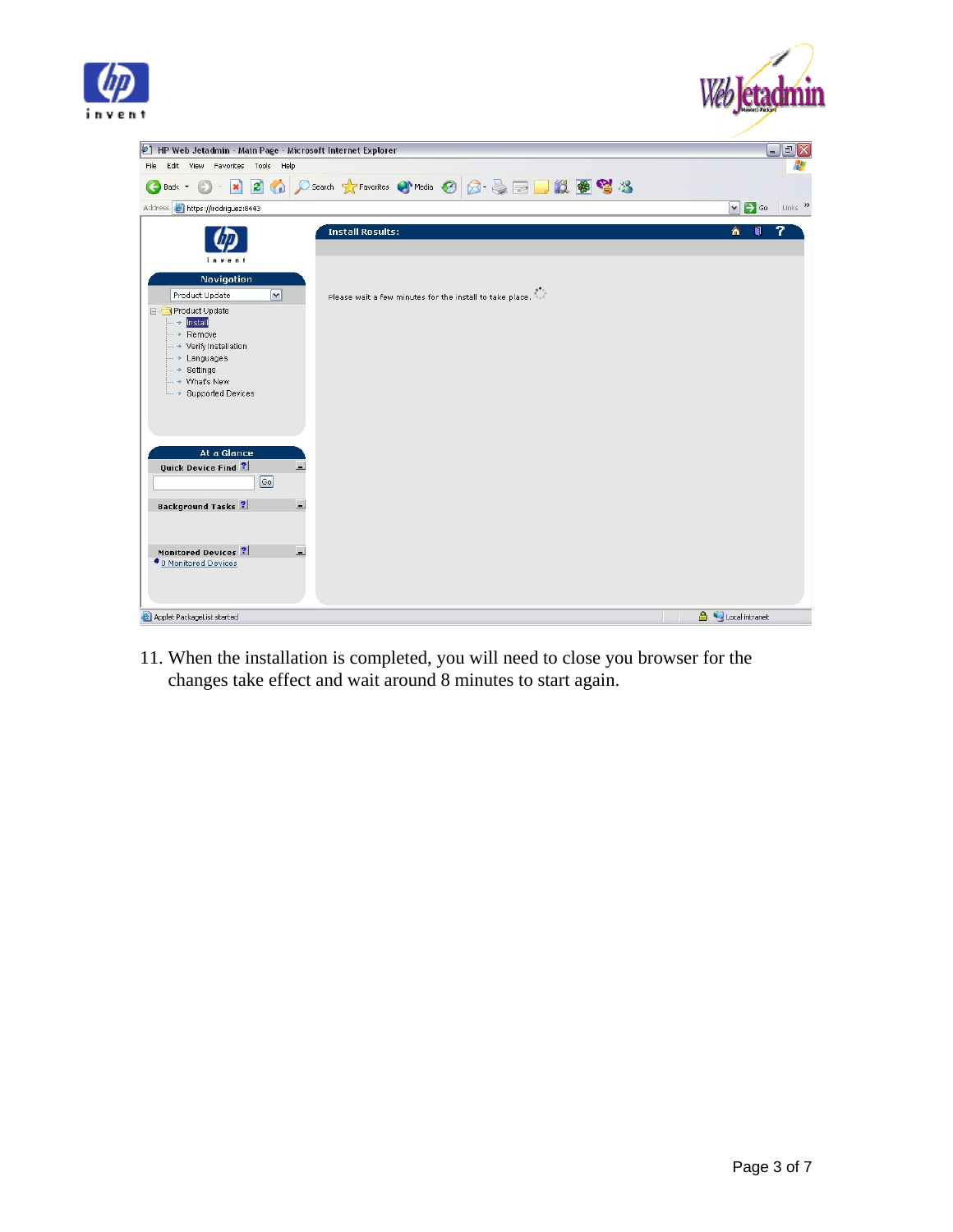



| HP Web Jetadmin - Main Page - Microsoft Internet Explorer                                                                                                                                                                                                                                                                                                               | F[X]<br>$\blacksquare$                                           |
|-------------------------------------------------------------------------------------------------------------------------------------------------------------------------------------------------------------------------------------------------------------------------------------------------------------------------------------------------------------------------|------------------------------------------------------------------|
| Edit View Favorites Tools Help<br>File                                                                                                                                                                                                                                                                                                                                  |                                                                  |
| Search ☆Favorites → Media → 日日日日日 11 8 %<br>$\mathbf{z}$<br>$\left(\mathbf{x}\right)$<br>$\bigodot$<br>Back *                                                                                                                                                                                                                                                           |                                                                  |
| Address <b>b</b> https://irodriguez:8443                                                                                                                                                                                                                                                                                                                                | $\Rightarrow$ Go<br>Links <sup>&gt;&gt;</sup><br>$\vert$ $\vert$ |
| <b>Install Results:</b><br>invent<br><b>Navigation</b><br>The update has completed. Please restart your browser for the changes to take affect.<br>$\overline{\mathbf{v}}$<br>Product Update<br>Product Update<br>$\rightarrow$ Install<br>$\rightarrow$ Remove<br>→ Verify Installation<br>$ \rightarrow$ Languages<br>→ Settings<br>→ What's New<br>Supported Devices | 7<br>侖<br>n                                                      |
| At a Glance<br><b>Quick Device Find ?</b><br>L.<br>$\boxed{Go}$<br>$\overline{\phantom{0}}$<br><b>Background Tasks ?</b>                                                                                                                                                                                                                                                |                                                                  |
| ■<br>Monitored Devices ?<br>◆ 0 Monitored Devices                                                                                                                                                                                                                                                                                                                       | Local intranet                                                   |
| Applet PackageList started                                                                                                                                                                                                                                                                                                                                              |                                                                  |

# **XeroxFirst WJA 7.8 Package Installation Instructions:**

Note: The package is named wjadev\_xerox\_devices.fpm and it contains the following plug-in packages:

wjadev\_xerox.fpm

wjadev\_xerox\_workcentre.fpm

wjadev\_xerox\_workcentre\_m35.fpm

wjadev\_xerox\_workcentre\_m45.fpm

wjadev\_xerox\_workcentre\_m55.fpm

wjadev\_xerox\_workcentre\_pro\_35.fpm

wjadev\_xerox\_workcentre\_pro\_45.fpm

wjadev\_xerox\_workcentre\_pro\_55.fpm

## **Installation Steps:**

- 12. Download the fpm file (wjadev\_xerox\_devices.fpm) into a temp directory
- 13. Start HP Web Jetadmin
- 14. Select the **Product Update** in the left menu tree inside the **Navigation** area.

15. Click **Install**

- 16. Browse the fpm package that should be located in your temp directory
- 17. Click the **Upload** button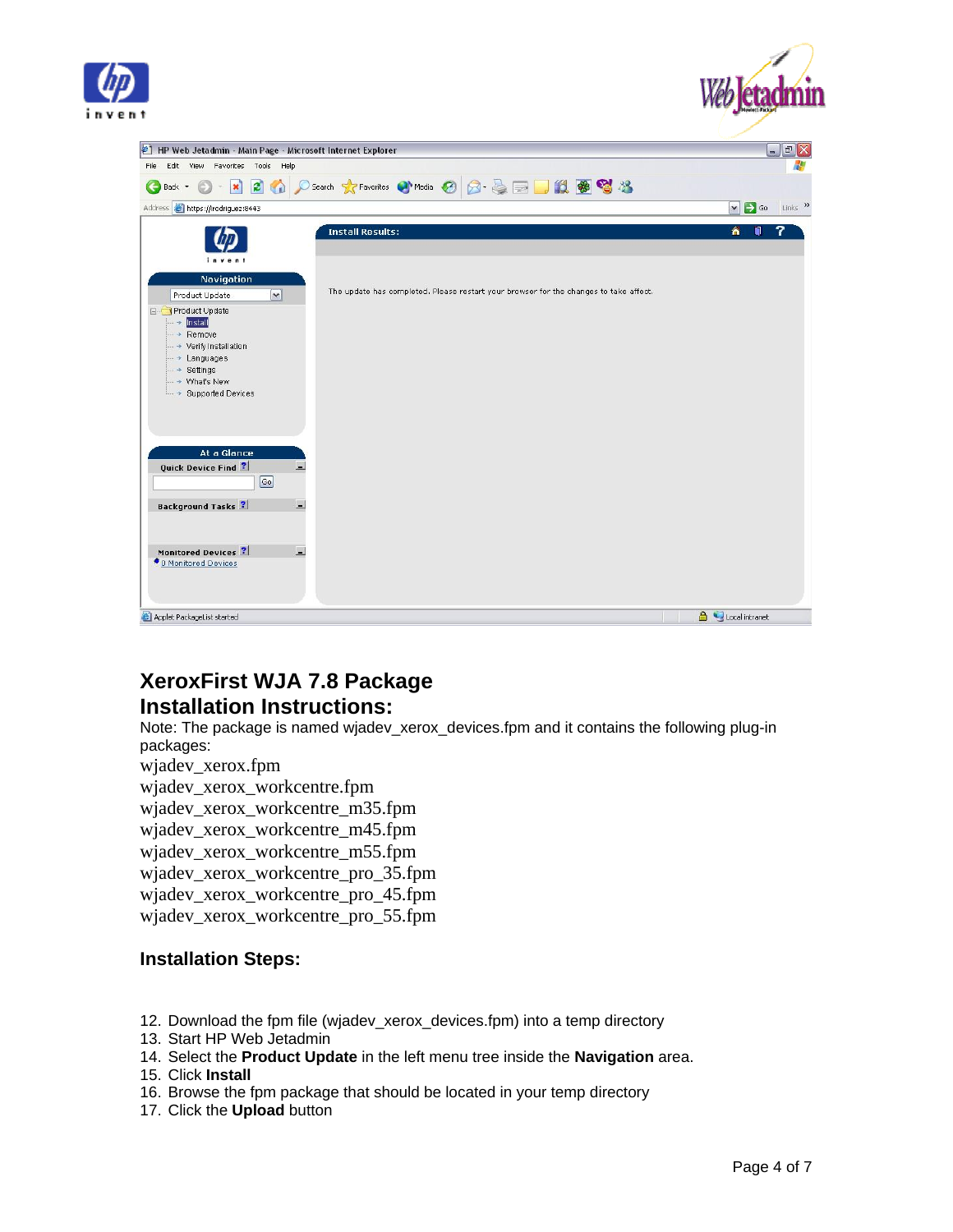



18. The **Available Updates** list must show the "New Install HP Web Jetadmin Device Package – Xerox" message. Select it and click the **Install** button

|                                                                                                                                                                                                      |                              | HP Web Jetadmin Update                                                           |         |                |                     | m |  |
|------------------------------------------------------------------------------------------------------------------------------------------------------------------------------------------------------|------------------------------|----------------------------------------------------------------------------------|---------|----------------|---------------------|---|--|
| invent                                                                                                                                                                                               |                              |                                                                                  |         |                |                     |   |  |
| Navigation                                                                                                                                                                                           | Available Updates:<br>Action | <b>Description</b>                                                               | Package | <b>Version</b> | Size (KB)           |   |  |
| $\checkmark$<br>Product Update<br>Product Update<br>— → <mark>Install</mark><br>$-$ + Remove<br>→ Verify Installation<br>— → Languages<br>- > Settings<br>- → What's New<br><b>Bupported Devices</b> |                              | New Install HP Web Jetadmin Device Package - xerox xerox_device_package 4.0.4000 |         |                | 709 KB <sup>+</sup> |   |  |
| At a Glance                                                                                                                                                                                          | Install >                    | One Package Available                                                            |         |                |                     |   |  |
| Quick Device Find ?                                                                                                                                                                                  | L.                           |                                                                                  |         |                |                     |   |  |
| $\lceil$ Go $\rceil$<br>192.168.16.1                                                                                                                                                                 |                              | To enable product updates from the Web, enable downloads and set the HTTP proxy. |         |                |                     |   |  |
| <b>Background Tasks</b> ?                                                                                                                                                                            | Select file to upload:<br>ГJ | Browse                                                                           | Upload  |                |                     |   |  |
| Monitored Devices ?                                                                                                                                                                                  | L.                           |                                                                                  |         |                |                     |   |  |
| <sup>●</sup> 0 Monitored Devices                                                                                                                                                                     |                              |                                                                                  |         |                |                     |   |  |

- 19. You should see a "Success one package installed" message reporting the operations result.
- 20. Go to **Product Update > Install** in the left menu tree of the Navigation area
- 21. The **Available Updates** list must show the Xerox packages available to be installed
- 22. Select all the packages and click the **Install** button

|                                                |                                     | HP Web Jetadmin Update                                                           |                                |                        |
|------------------------------------------------|-------------------------------------|----------------------------------------------------------------------------------|--------------------------------|------------------------|
| invent                                         |                                     |                                                                                  |                                |                        |
| <b>Navigation</b>                              | Available Updates:<br><b>Action</b> | <b>Description</b>                                                               | Package                        | Version                |
| $\checkmark$<br>Product Update                 | New Install                         | HP Web Jetadmin - xerox workcentre pro                                           | wjadev xerox workcentre pro 55 | $4.0.400$ <sup>+</sup> |
| Froduct Update                                 | New Install                         | HP Web Jetadmin - xerox workcentre                                               | wjadev_xerox_workcentre        | 4.0.400.               |
| Install                                        | New Install                         | HP Web Jetadmin - xerox_workcentre_m3                                            | wjadev xerox workcentre m35    | 4.0.400                |
| $ \rightarrow$ Remove<br>→ Verify Installation | New Install                         | HP Web Jetadmin - xerox workcentre pro                                           | wjadev xerox workcentre pro 35 | 4.0.400                |
| Languages                                      | New Install                         | HP Web Jetadmin - xerox workcentre m5                                            | wjadev_xerox_workcentre_m55    | 4.0.400                |
| $ \rightarrow$ Settings                        | New Install                         | HP Web Jetadmin - xerox_workcentre_m4                                            | wjadev_xerox_workcentre_m45    | 4.0.400                |
| - → What's New<br>- > Supported Devices        | Upgrade                             | HP Web Jetadmin - xerox                                                          | wjadev_xerox                   | 5.0.498                |
|                                                | New Install                         | HP Web Jetadmin - xerox workcentre pro wjadev xerox workcentre pro 45            |                                | 4.0.400                |
|                                                | $\left  \right $                    |                                                                                  |                                |                        |
|                                                |                                     | 8 Packages Available                                                             |                                |                        |
| At a Glance                                    | Install >                           |                                                                                  |                                |                        |
| Quick Device Find ?                            | 트                                   |                                                                                  |                                |                        |
| $\lceil$ Go $\rceil$                           |                                     | To enable product updates from the Web, enable downloads and set the HTTP proxy. |                                |                        |
|                                                | Select file to upload:              | Browse                                                                           | Upload                         |                        |
| <b>Background Tasks</b> ?                      | $\overline{\phantom{0}}$            |                                                                                  |                                |                        |
|                                                |                                     |                                                                                  |                                |                        |
|                                                |                                     |                                                                                  |                                |                        |
| Monitored Devices ?                            | $\Box$                              |                                                                                  |                                |                        |
|                                                |                                     |                                                                                  |                                |                        |
| <sup>●</sup> 0 Monitored Devices               |                                     |                                                                                  |                                |                        |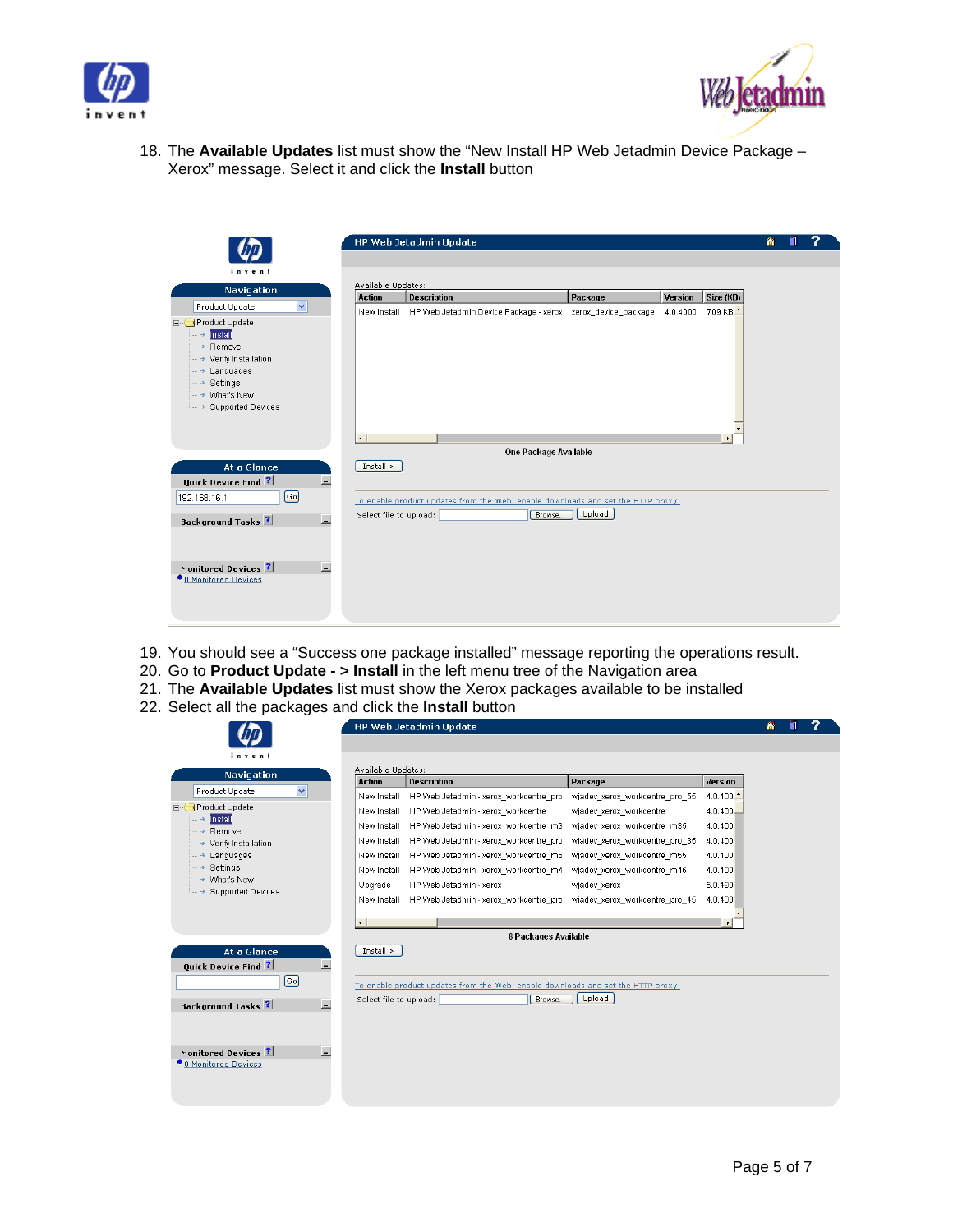



23. You should see a message at the bottom of the list saying "8 packages installed"

|                                    |    | <b>Install Results:</b> |                                                                        |                                |                | А |  |
|------------------------------------|----|-------------------------|------------------------------------------------------------------------|--------------------------------|----------------|---|--|
|                                    |    |                         |                                                                        |                                |                |   |  |
| invent                             |    | Install Results:        |                                                                        |                                |                |   |  |
| <b>Navigation</b>                  |    |                         |                                                                        |                                |                |   |  |
| $\checkmark$<br>Product Update     |    | <b>Result</b>           | <b>Description</b>                                                     | Package                        | Version        |   |  |
| Froduct Update                     |    | <b>Success</b>          | HP Web Jetadmin - xerox workcentre pro                                 | wjadev xerox workcentre pro 55 | $4.0.4000$ $-$ |   |  |
| - → Install                        |    | Success                 | HP Web Jetadmin - xerox workcentre                                     | wjadev_xerox_workcentre        | 4.0.4000       |   |  |
| $\rightarrow$ Remove               |    | Success                 | HP Web Jetadmin - xerox workcentre m3                                  | wiadev xerox workcentre m35    | 4.0.4000       |   |  |
| → Verify Installation<br>Languages |    | Success                 | HP Web Jetadmin - xerox workcentre pro                                 | wjadev_xerox_workcentre_pro_35 | 4.0.4000       |   |  |
| $\rightarrow$ Settings             |    | Success                 | HP Web Jetadmin - xerox_workcentre_m5                                  | wjadev_xerox_workcentre_m55    | 4.0.4000       |   |  |
| What's New                         |    | <b>Success</b>          | HP Web Jetadmin - xerox_workcentre_m4                                  | wjadev_xerox_workcentre_m45    | 4.0.4000       |   |  |
| <b>Supported Devices</b>           |    | <b>Success</b>          | HP Web Jetadmin - xerox                                                | wjadev_xerox                   | 5.0.4988       |   |  |
|                                    |    | <b>Success</b>          | HP Web Jetadmin - xerox_workcentre_pro _wjadev_xerox_workcentre_pro_45 |                                | 4.0.4000       |   |  |
|                                    |    |                         |                                                                        |                                |                |   |  |
|                                    |    |                         |                                                                        |                                |                |   |  |
| At a Glance                        |    |                         |                                                                        |                                |                |   |  |
| <b>Quick Device Find ?</b>         | ь. | $\leftarrow$            |                                                                        |                                |                |   |  |
| $\lbrack$ Go                       |    |                         | 8 Packages Installed                                                   |                                |                |   |  |
| <b>Background Tasks</b> ?          | L. |                         |                                                                        |                                |                |   |  |
|                                    |    |                         |                                                                        |                                |                |   |  |
|                                    |    |                         |                                                                        |                                |                |   |  |
| Monitored Devices ?                | L. |                         |                                                                        |                                |                |   |  |
| ● 0 Monitored Devices              |    |                         |                                                                        |                                |                |   |  |
|                                    |    |                         |                                                                        |                                |                |   |  |
|                                    |    |                         |                                                                        |                                |                |   |  |
|                                    |    |                         |                                                                        |                                |                |   |  |

24. Use the **Quick Device Find** option to browse in the Network Xerox printers with the model of the installed plug-ins.

## **Steps to Uninstall**

To uninstall the package please do the following:

- 1. Select the **Product Update** in the left menu tree inside the **Navigation** area.
- 2. Choose the **Remove** option
- 3. Search in the **Installed Packages** list the packages to uninstall and selected.
- 4. Once the packages are selected, click the **Uninstall Packages** button
- 5. It will show a window with the plug-ins to be uninstalled. Click the **Next** button
- 6. You will see a message to inform that the packages were successfully removed